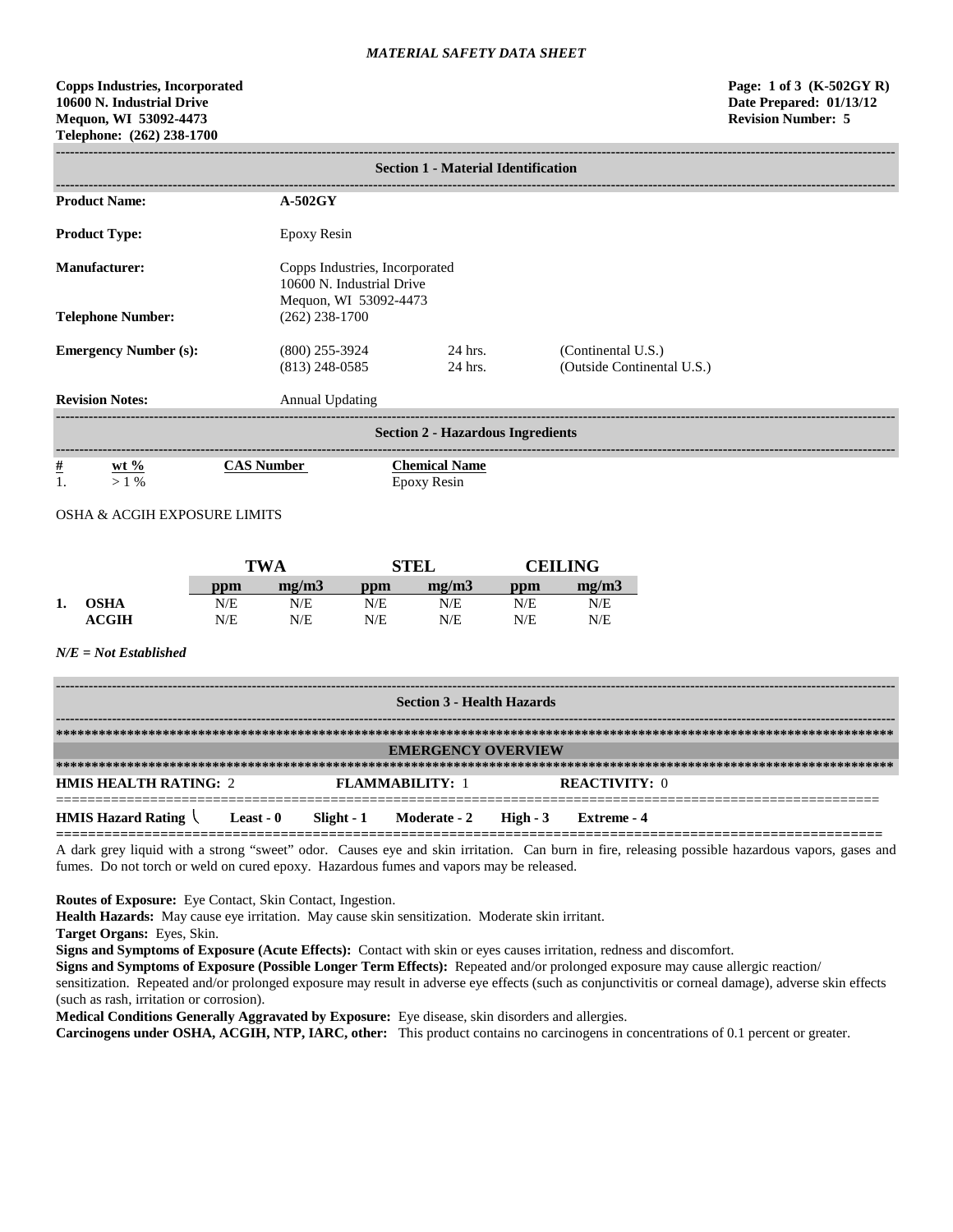| Copps Industries, Incorporated<br>Mequon, WI 53092-4473 | Page: 2 of 3 $(K-502GYR)$<br>Date Prepared: 01/13/12 |
|---------------------------------------------------------|------------------------------------------------------|
| Telephone: (262) 238-1700                               | <b>Revision Number: 5</b>                            |
|                                                         |                                                      |

#### **Section 4 - First Aid**

**------------------------------------------------------------------------------------------------------------------------------------------------------------------------------------ Eye Contact:** Hold eyelids apart and immediately flush eyes with plenty of water for at least 15 minutes. Seek medical attention.

**Skin Contact:** Remove contaminated clothing/shoes and wipe excess from skin. Flush skin with water. Follow by washing with soap and water. If irritation occurs, seek medical attention. If contact with hot product occurs, immediately flush with cool water for 15 minutes. Carefully remove clothing; if clothing is stuck to a burn area do not pull it off, but cut around it. Cover burn area with a clean material. Get medical attention immediately.

**Inhalation:** Remove victim to fresh air and provide oxygen. If breathing is difficult, seek medical attention.

**Ingestion:** If swallowed, call physician immediately. Induce vomiting only as directed by medical personnel. Never give anything by mouth to an unconscious person. Get medical attention immediately.

| <b>Section 5 - Fire and Explosion Data</b> |  |
|--------------------------------------------|--|

**------------------------------------------------------------------------------------------------------------------------------------------------------------------------------------**

**Flash Point (closed cup):**  $> 200 \text{ }^{\circ}\text{F}$  **Upper Explosion Limit (UEL):** No data available **Auto Ignition Temperature:**No data available **Lower Explosion Limit (LEL):** No data available

**Fire Hazard Classification (OSHA/NFPA):** This product is not considered flammable nor combustible, but will burn if involved in a fire. **Extinguishing Media:** Foam, Carbon Dioxide (CO<sub>2</sub>), or dry chemical.

**Special Fire Fighting Procedures:** Keep personnel removed from area and upwind of fire. Wear full fire-fighting turn-out gear (full bunker gear) and respiratory protection (SCBA). Cool fire exposed containers with water spray.

**Unusual Fire and Explosion Hazards:** Hazardous combustion products may be present. Combustion may form aldehydes, nitrous oxides, carbon monoxide  $(CO)$ , and carbon dioxide  $(CO<sub>2</sub>)$ .

## $-1-\frac{1}{2}$ **Section 6 - Accidental Release Measures ------------------------------------------------------------------------------------------------------------------------------------------------------------------------------------**

**Containment Techniques (Removal of ignition sources, diking, etc.)** Stop the leak, if possible. Shut off or remove all ignition sources. Construct a dike to prevent spreading.

**Clean-Up Procedures:** Spread absorbent material over area. Wipe or scrape up material. Dispose of material in accordance with local, state and federal regulations. Wash the area with soap and water. Prevent washings from entering sewers or waterways.

**Other Emergency Advice:** Wear protective clothing, boots, gloves, respirator, and eye protection.

## ------------------------------------------------------------------------------------------------------------------------------------------------------------------------------------ **Section 7 - Handling and Storage ------------------------------------------------------------------------------------------------------------------------------------------------------------------------------------**

**Storage:** Store in a cool (60-80 °F), dry, ventilated place. Crystallization may occur if storage temperature drops below 55°F for a prolonged period of time. Store in closed containers.

**Handling:** Avoid contact with skin, eyes, or clothing. When handling, do not eat, drink, or smoke.

**Other Precautions:** Wash thoroughly after handling. Remove contaminated clothing and gear. Decontaminate. Destroy leather or any articles which can not be decontaminated.

#### **------------------------------------------------------------------------------------------------------------------------------------------------------------------------------------ Section 8 - Personal Protection/Exposure Controls**

**------------------------------------------------------------------------------------------------------------------------------------------------------------------------------------**

**Eye Protection:** Chemical safety goggles recommended. Contact lenses should not be worn while using this product.

**Hand Protection:** Chemical resistant gloves recommended, such as neoprene or nitrite rubber.

**Respiratory Protection:** Not necessary under most operating conditions. NIOSH approved organic vapor respirator should be used in confined areas, or when conditions cause high vapor concentrations. If the percent oxygen is below normal then use self-contained breathing apparatus. **Protective Clothing:** Clean, body covering clothing should be utilized.

**Work and Hygienic Practices:** Eye wash stations and safety showers should be easily accessible.

| <b>Section 9 - Typical Physical and Chemical Properties</b> |                   |                                                                                                                                                                                                                                                    |                  |  |  |  |
|-------------------------------------------------------------|-------------------|----------------------------------------------------------------------------------------------------------------------------------------------------------------------------------------------------------------------------------------------------|------------------|--|--|--|
| <b>Physical Form:</b>                                       | Liquid            | <b>Vapor Density:</b>                                                                                                                                                                                                                              | Heavier than air |  |  |  |
| Color:                                                      | Dark Grey         | <b>Boiling Point:</b>                                                                                                                                                                                                                              | $>200$ °F        |  |  |  |
| Odor:                                                       | Sweet             | <b>Melting Point:</b>                                                                                                                                                                                                                              | Not Applicable   |  |  |  |
| pH:                                                         | No data available | <b>Solubility in Water:</b>                                                                                                                                                                                                                        | Negligible       |  |  |  |
| <b>Vapor Pressure:</b>                                      | No data available | <b>Specific Gravity:</b>                                                                                                                                                                                                                           | 1.26             |  |  |  |
|                                                             |                   |                                                                                                                                                                                                                                                    |                  |  |  |  |
|                                                             |                   | $\mathcal{C}_{\text{sub}}$ $\mathcal{C}_{\text{sub}}$ $\mathcal{C}_{\text{sub}}$ $\mathcal{C}_{\text{sub}}$ $\mathcal{C}_{\text{sub}}$ $\mathcal{C}_{\text{sub}}$ $\mathcal{C}_{\text{sub}}$ $\mathcal{C}_{\text{sub}}$ $\mathcal{C}_{\text{sub}}$ |                  |  |  |  |

#### **Section 10 - Stability and Reactivity ------------------------------------------------------------------------------------------------------------------------------------------------------------------------------------**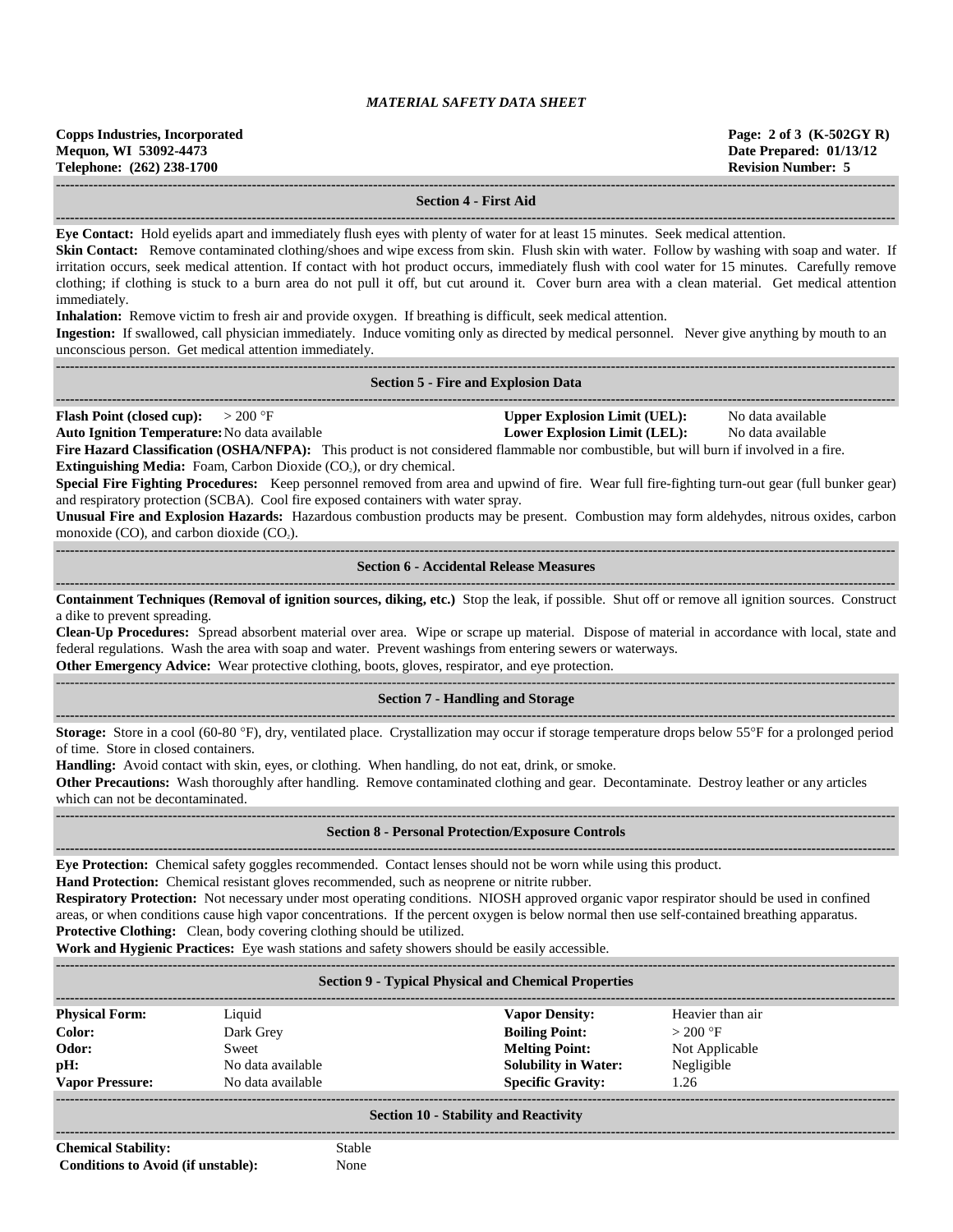# **Copps Industries, Incorporated Page: 3 of 3 (K-502GY R) Mequon, WI 53092-4473 Date Prepared: 01/13/12 Telephone: (262) 238-1700 Revision Number: 5**

|                                                                                          | Section 10 - Stability and Reactivity (con't.)                                                  |  |  |  |  |
|------------------------------------------------------------------------------------------|-------------------------------------------------------------------------------------------------|--|--|--|--|
| <b>Incompatibility (Materials to Avoid):</b><br><b>Hazardous Decomposition Products:</b> | Acids, strong oxidizing agents.<br>None                                                         |  |  |  |  |
| <b>Hazardous Polymerization:</b>                                                         | Contact with epoxy hardeners under uncontrolled conditions. May release excess heat and vapors. |  |  |  |  |
| <b>Section 11 - Toxicological Properties</b>                                             |                                                                                                 |  |  |  |  |

### **Section 11 - Toxicological Properties**

**------------------------------------------------------------------------------------------------------------------------------------------------------------------------------------** Acute Oral Toxicity (LD50, RAT): No data available. **Acute Dermal Toxicity (LD50, RABBIT):** No data available. **Acute Inhalation Toxicity (LC50, RAT):** No data available.

### ------------------------------------------------------------------------------------------------------------------------------------------------------------------------------------ **Section 12 - Ecological Information**

**------------------------------------------------------------------------------------------------------------------------------------------------------------------------------------**

**------------------------------------------------------------------------------------------------------------------------------------------------------------------------------------**

No data available.

#### **------------------------------------------------------------------------------------------------------------------------------------------------------------------------------------ Section 13 - Disposal Considerations**

**------------------------------------------------------------------------------------------------------------------------------------------------------------------------------------** Waste Disposal: This material does not contain any VOC's (volatile organic compounds). Dispose of material in accordance with applicable local, state, and federal laws and regulations. The state and local regulations and laws may differ from federal regulations, and laws may change or be reinterpreted. This information only applies to the material as manufactured. Processing, use, or contamination may make the information inappropriate, inaccurate, or incomplete. Responsibility for proper waste disposal is with the owner of the waste.

| <b>Section 14 - Transport Information</b>                                                                                           |                                                                                                                |                                                                                                      |                                                                                                                             |  |  |  |  |
|-------------------------------------------------------------------------------------------------------------------------------------|----------------------------------------------------------------------------------------------------------------|------------------------------------------------------------------------------------------------------|-----------------------------------------------------------------------------------------------------------------------------|--|--|--|--|
| <b>DOT Non-Bulk Shipping Name:</b><br><b>DOT Bulk Shipping Name:</b><br><b>Technical Shipping Name:</b><br><b>DOT Hazard Class:</b> | Resin compound - not regulated<br>Resin compound - not regulated<br>NMFC Item 46030, Class 55<br>Not regulated | $\overline{I}$ $\overline{N}$ $\overline{H}$ :<br><b>Packing Group:</b><br><b>IMO Shipping Data:</b> | Not regulated<br>Not regulated<br>Resin compound - not regulated<br>ICAO/IATA Shipping Data: Resin compound - not regulated |  |  |  |  |

**Section 15 - Regulatory Information**

## *US FEDERAL REGULATIONS:*

**Toxic Substances Control Act (TSCA):** All components are included in the EPA Toxic Substances Control Act (TSCA) Chemical Substance Inventory or are not required to be listed on the TSCA Inventory.

**OSHA (29CFR1910.1200) Hazard Class(es):** Irritant. Sensitizer

**EPCRA Section 312 (40CFR370) Hazard Classes:** Immediate Health Hazard. Delayed Health Hazard.

**EPCRA Section 313 (40CFR372):** Toxic chemicals above "de minimus" level: None

## *STATE REGULATIONS:*

**California Proposition 65 Substances:** (components known to the State of California to cause cancer and/or reproductive toxicity and subject to warning and discharge requirements under the "Safe Drinking Water and Toxic Enforcement Act of 1986"): Crystalline silica.

# *INTERNATIONAL REGULATIONS*

**Canada: WHMIS Hazard Classification:** Class D, division 2B **WHMIS Risk Phrases:** Eye or skin irritant. Skin sensitizer. **WHMIS Symbols:** Stylized T

#### **------------------------------------------------------------------------------------------------------------------------------------------------------------------------------------ Section 16 - Other Information**

**------------------------------------------------------------------------------------------------------------------------------------------------------------------------------------** *To the best of our knowledge, the information contained herein is accurate. However, neither Copps Industries nor any of its agents assume any liability whatsoever for the accuracy or completeness of the information contained herein. Final determination of suitability of any material is the sole responsibility of the user. All materials may present unknown health hazards and should be used with caution. Although certain hazards are described herein, we cannot guarantee that these are the only hazards which exist.*

**Revision Date:** 01/13/12 **Revised By:** Bill Simek **Replaces Revision Dated:** 01/28/10 **Title:** Lab Manager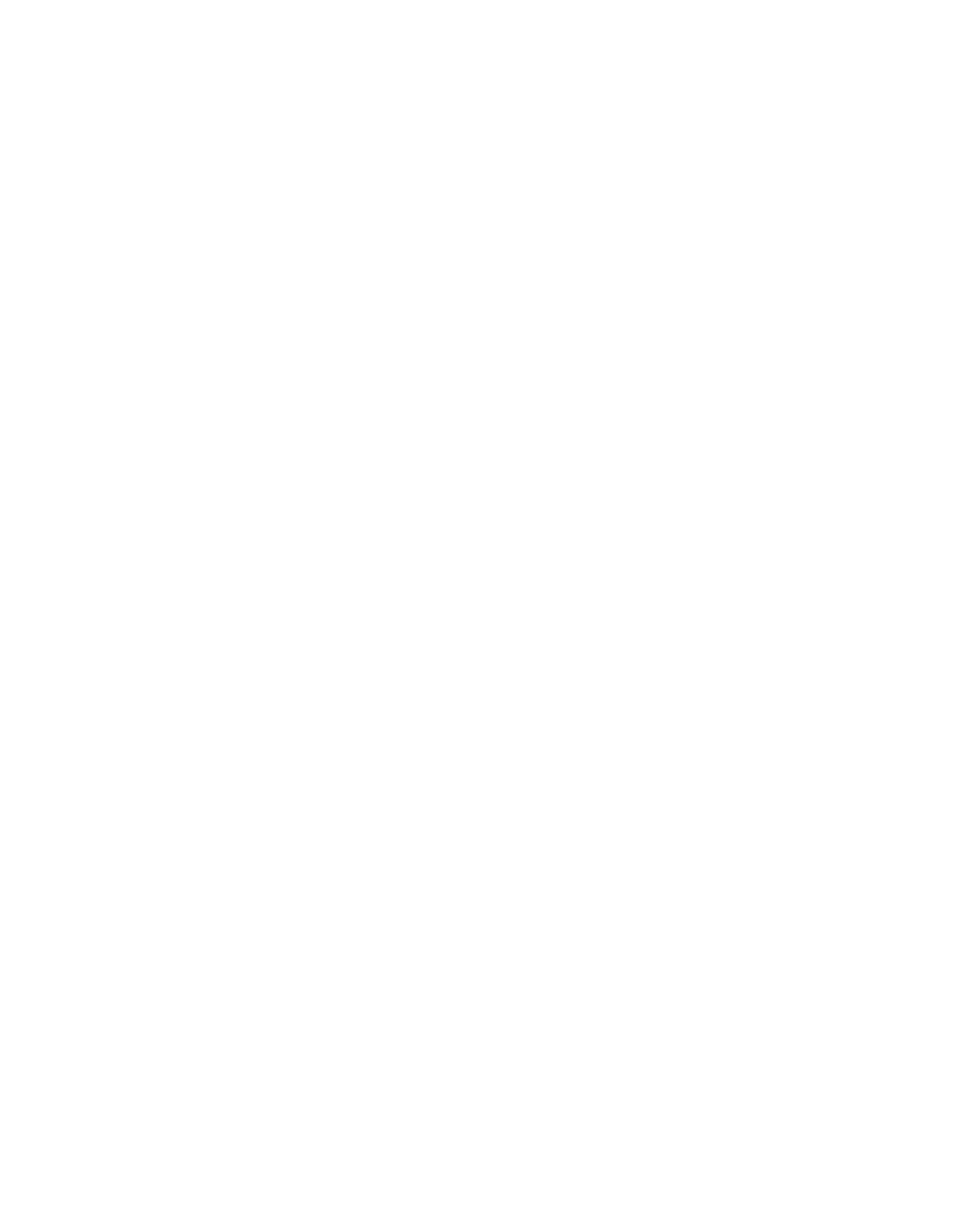|                                   | <b>Section 1 - Material Identification</b>                                     |                                          |                                           |                                                             |                                          |            |                                                  |  |  |
|-----------------------------------|--------------------------------------------------------------------------------|------------------------------------------|-------------------------------------------|-------------------------------------------------------------|------------------------------------------|------------|--------------------------------------------------|--|--|
|                                   | <b>Product Name:</b>                                                           |                                          | <b>Armorgard 502</b>                      |                                                             |                                          |            |                                                  |  |  |
|                                   | <b>Product Code:</b>                                                           |                                          | <b>B-502</b>                              |                                                             |                                          |            |                                                  |  |  |
|                                   | <b>Product Type:</b>                                                           |                                          | Epoxy Hardener Compound                   |                                                             |                                          |            |                                                  |  |  |
|                                   | <b>Manufacturer:</b>                                                           |                                          |                                           | Copps Industries, Incorporated<br>10600 N. Industrial Drive |                                          |            |                                                  |  |  |
|                                   | <b>Telephone Number:</b>                                                       |                                          | Mequon, WI 53092-4473<br>$(262)$ 238-1700 |                                                             |                                          |            |                                                  |  |  |
|                                   | <b>Emergency Number (s):</b>                                                   |                                          | $(800)$ 255-3924<br>$(813)$ 248-0585      |                                                             | 24 hrs.<br>24 hrs.                       |            | (Continental U.S.)<br>(Outside Continental U.S.) |  |  |
|                                   | <b>Revision Notes:</b>                                                         |                                          | Annual Update                             |                                                             |                                          |            |                                                  |  |  |
|                                   |                                                                                |                                          |                                           |                                                             | <b>Section 2 - Hazardous Ingredients</b> |            |                                                  |  |  |
| $\frac{\#}{1}$                    | $ext{w}t\%$<br>$>1\%$                                                          | <b>CAS Number</b><br><b>Trade Secret</b> |                                           |                                                             | <b>Chemical Name</b><br>Amine            |            |                                                  |  |  |
|                                   | <b>OSHA &amp; ACGIH EXPOSURE LIMITS</b>                                        |                                          |                                           |                                                             |                                          |            |                                                  |  |  |
|                                   |                                                                                | <b>TWA</b>                               |                                           |                                                             | <b>STEL</b>                              |            | <b>CEILING</b>                                   |  |  |
|                                   |                                                                                | ppm                                      | mg/m3                                     | ppm                                                         | mg/m3                                    | ppm        | mg/m3                                            |  |  |
| 1.                                | <b>OSHA</b><br><b>ACGIH</b>                                                    | N/E<br>N/E                               | N/E<br>N/E                                | N/E<br>N/E                                                  | N/E<br>N/E                               | N/E<br>N/E | N/E<br>N/E                                       |  |  |
|                                   | $N/E = Not$ Established                                                        |                                          |                                           |                                                             |                                          |            |                                                  |  |  |
| <b>Section 3 - Health Hazards</b> |                                                                                |                                          |                                           |                                                             |                                          |            |                                                  |  |  |
| <b>EMERGENCY OVERVIEW</b>         |                                                                                |                                          |                                           |                                                             |                                          |            |                                                  |  |  |
|                                   |                                                                                |                                          |                                           |                                                             |                                          |            |                                                  |  |  |
|                                   | <b>HMIS HEALTH RATING: 3</b><br><b>FLAMMABILITY: 1</b><br><b>REACTIVITY: 0</b> |                                          |                                           |                                                             |                                          |            |                                                  |  |  |
|                                   | HMIS Hazard Rating                                                             | Least - $0$                              | Slight - 1                                |                                                             | Moderate - 2                             | High $-3$  | <b>Extreme - 4</b>                               |  |  |

An amber liquid with an amine odor. Corrosive to skin. Corrosive to eyes. Severe skin irritant. Severe eye irritant. May cause skin sensitization. May cause respiratory sensitization. Can burn in fire, releasing possible hazardous vapors, gases and fumes. Do not torch or weld on cured epoxy. Hazardous fumes and vapors may be released.

**\*\*\*\*\*\*\*\*\*\*\*\*\*\*\*\*\*\*\*\*\*\*\*\*\*\*\*\*\*\*\*\*\*\*\*\*\*\*\*\*\*\*\*\*\*\*\*\*\*\*\*\*\*\*\*\*\*\*\*\*\*\*\*\*\*\*\*\*\*\*\*\*\*\*\*\*\*\*\*\*\*\*\*\*\*\*\*\*\*\*\*\*\*\*\*\*\*\*\*\*\*\*\*\*\*\*\*\*\*\*\*\*\*\*\*\*\*\* Routes of Exposure:** Eye Contact, Skin Contact, Inhalation, Ingestion.

Health Hazards: Corrosive to skin. Corrosive to eyes. Severe skin irritant. Severe eye irritant. May cause skin sensitization. May cause respiratory sensitization.

**Target Organs:** Eyes, Skin, and Respiratory System.

**Signs and Symptoms of Exposure (Acute Effects):** Burns of the eye may cause blindness. Contact of undiluted products with the eyes or skin quickly causes severe irritation and pain and may cause burns, necrosis, and permanent injury. Inhalation of mists may severely damage contacted tissue and produce scarring. Product is readily absorbed through the skin and may cause discomfort, injury or serious health problems unless treated properly.

**Signs and Symptoms of Exposure (Possible Longer Term Effects):** This substance may cause respiratory sensitization to exposed workers. **Medical Conditions Generally Aggravated by Exposure:** Asthma, chronic respiratory disease (e.g. Bronchitis, emphysema). Eye disease, skin disorders and allergies.

**Carcinogens under OSHA, ACGIH, NTP, IARC, other:** This product contains no carcinogens in concentrations of 0.1 percent or greater.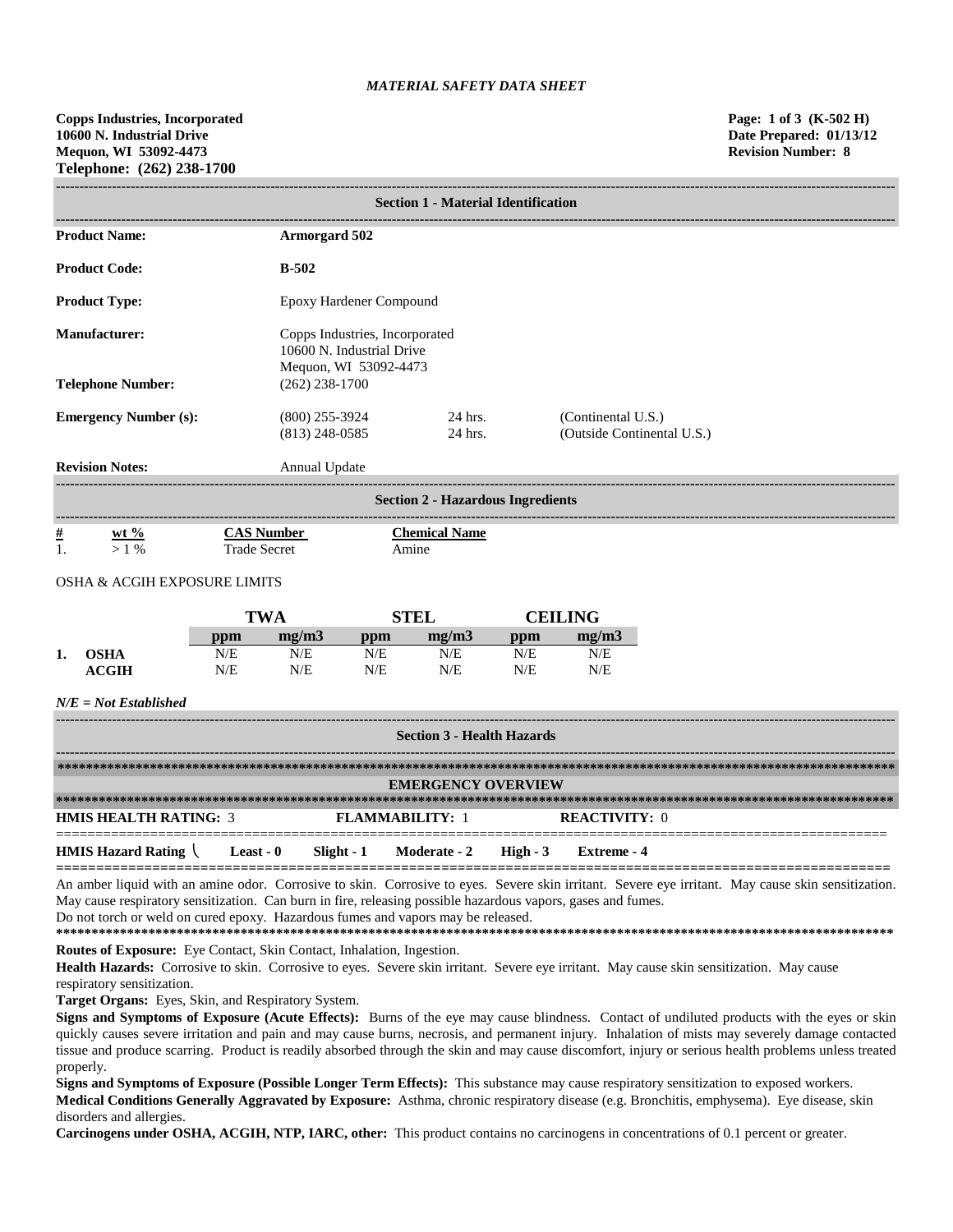| <b>Copps Industries, Incorporated</b> |  |  |  |  |  |
|---------------------------------------|--|--|--|--|--|
| 10600 N. Industrial Drive             |  |  |  |  |  |
| Mequon, WI 53092-4473                 |  |  |  |  |  |
| Telephone: (262) 238-1700             |  |  |  |  |  |
|                                       |  |  |  |  |  |

**10600 N. Industrial Drive Page: 2 of 3 (K-502 H) Date Prepared: 01/13/12 Revision Number: 8** 

**------------------------------------------------------------------------------------------------------------------------------------------------------------------------------------**

### **Section 4 - First Aid**

**------------------------------------------------------------------------------------------------------------------------------------------------------------------------------------ Eye Contact:** Hold eyelids apart and immediately flush eyes with plenty of water for at least 15 minutes. Seek medical attention.

**Skin Contact:** Remove contaminated clothing/shoes and wipe excess from skin. Immediately flush affected area with water for at least 15 minutes. Cover the affected area with a sterile dressing or clean sheeting and seek medical attention immediately. DO NOT APPLY GREASES OR OINTMENTS. Control shock if present.

**Inhalation:** Remove victim to fresh air and provide oxygen. If breathing is difficult, seek medical attention.

**Ingestion:** In the event of ingestion, administer 3-4 glasses of milk or water. DO NOT INDUCE VOMITING. Seek medical attention immediately.

|                                                                                                                                                                                                                                                                                                                                                                                                                                                                                                                                                                                                                                                                                                                                                                                                                                                                                                         | <b>Section 5 - Fire and Explosion Data</b>               |  |  |  |  |  |  |
|---------------------------------------------------------------------------------------------------------------------------------------------------------------------------------------------------------------------------------------------------------------------------------------------------------------------------------------------------------------------------------------------------------------------------------------------------------------------------------------------------------------------------------------------------------------------------------------------------------------------------------------------------------------------------------------------------------------------------------------------------------------------------------------------------------------------------------------------------------------------------------------------------------|----------------------------------------------------------|--|--|--|--|--|--|
| <b>Lower Explosion Limit (LEL):</b><br><b>Flash Point (closed cup):</b><br>219 °F<br>No data available<br><b>Upper Explosion Limit (UEL):</b><br><b>Auto Ignition Temperature:</b><br>No data available<br>No data available<br>Fire Hazard Classification (OSHA/NFPA): This product is considered neither flammable nor combustible, but will burn if involved in a fire.<br><b>Extinguishing Media:</b> Foam, Carbon Dioxide (CO <sub>2</sub> ), or dry chemical.<br>Special Fire Fighting Procedures: Keep personnel removed from area and upwind of fire. Wear full fire-fighting turnout gear (full bunker gear)<br>and respiratory protection (SCBA). Cool fire exposed containers with water spray.<br>Unusual Fire and Explosion Hazards: Hazardous combustion products may be present. Combustion may form aldehydes, nitrous oxides, carbon<br>monoxide $(CO)$ , and carbon dioxide $(CO2)$ . |                                                          |  |  |  |  |  |  |
|                                                                                                                                                                                                                                                                                                                                                                                                                                                                                                                                                                                                                                                                                                                                                                                                                                                                                                         | <b>Section 6 - Accidental Release Measures</b>           |  |  |  |  |  |  |
| Containment Techniques (Removal of ignition sources, diking etc.): Reduce vapor spreading with a water spray. Stop the leak, if possible. Shut<br>off or remove all ignition sources. Construct a dike to prevent spreading.<br>Clean-Up Procedures: Spread absorbent material over area. Transfer to containers by suction. For large spills, recover spilled material with a<br>vacuum truck. Dispose of material in accordance with local, state and federal regulations. Wash the area with soap and water. Prevent washings<br>from entering sewers or waterways.<br>Other Emergency Advice: Wear protective clothing, boots, gloves, respirator, and eye protection.                                                                                                                                                                                                                              |                                                          |  |  |  |  |  |  |
|                                                                                                                                                                                                                                                                                                                                                                                                                                                                                                                                                                                                                                                                                                                                                                                                                                                                                                         | <b>Section 7 - Handling and Storage</b>                  |  |  |  |  |  |  |
| Storage: Store in a cool (60–80 °F), dry ventilated place. Store in closed containers.<br>Handling: Avoid breathing of vapors. Handle in well-ventilated workspace. Avoid contact with skin, eyes, or clothing. When handling do not eat,<br>drink, or smoke.<br><b>Other Precautions:</b> Emergency showers and eye wash stations should be readily accessible. Wash thoroughly after handling. Remove<br>contaminated clothing and gear. Decontaminate. Destroy leather or any articles, which can not be decontaminated.                                                                                                                                                                                                                                                                                                                                                                             |                                                          |  |  |  |  |  |  |
|                                                                                                                                                                                                                                                                                                                                                                                                                                                                                                                                                                                                                                                                                                                                                                                                                                                                                                         | <b>Section 8 - Personal Protection/Exposure Controls</b> |  |  |  |  |  |  |
| Eye Protection: Full-face shield with chemical safety goggles. Contact lenses should not be worn while using this product.<br>Hand Protection: Neoprene rubber gloves. Cuffed butyl rubber gloves. Nitrile rubber gloves.<br>Respiratory Protection: Not necessary under most operating conditions. NIOSH approved organic vapor respirator should be used in confined<br>areas, or when conditions cause high vapor concentrations. If the percent oxygen is below normal then use self-contained breathing apparatus.<br>Protective Clothing: Impervious clothing. Slickersuit. Rubber boots. Full rubber suit (rain gear). Butyl or latex protective clothing.                                                                                                                                                                                                                                       |                                                          |  |  |  |  |  |  |

**Work and Hygienic Practices:** Eye wash stations and safety showers should be easily accessible.

| <b>Section 9 - Typical Physical and Chemical Properties</b>                                                                    |                   |                             |                  |  |  |  |
|--------------------------------------------------------------------------------------------------------------------------------|-------------------|-----------------------------|------------------|--|--|--|
| <b>Physical Form:</b>                                                                                                          | Liquid            | <b>Vapor Density:</b>       | Heavier than air |  |  |  |
| Color:                                                                                                                         | Amber             | <b>Boiling Point:</b>       | 432 $\degree$ F  |  |  |  |
| Odor:                                                                                                                          | Amoniacal         | <b>Melting Point:</b>       | Not applicable   |  |  |  |
| pH:                                                                                                                            | Alkaline          | <b>Solubility in Water:</b> | Negligible       |  |  |  |
| <b>Vapor Pressure:</b>                                                                                                         | No data available | <b>Specific Gravity:</b>    | 1.06             |  |  |  |
| $C_{1}$ $A_{2}$ $A_{3}$ $A_{4}$ $A_{5}$ $A_{6}$ $A_{7}$ $A_{8}$ $A_{10}$ $A_{11}$ $A_{12}$ $A_{13}$ $A_{14}$ $A_{15}$ $A_{16}$ |                   |                             |                  |  |  |  |

#### **Section 10 - Stability and Reactivity**

**------------------------------------------------------------------------------------------------------------------------------------------------------------------------------------ Conditions to Avoid (if stable):** None **Incompatibility (Materials to Avoid):** Acids, strong oxidizing agents. **Hazardous Decomposition Products:** None **Hazardous Polymerization:** Contact with epoxy resins under uncontrolled conditions. May release excess heat and vapors.